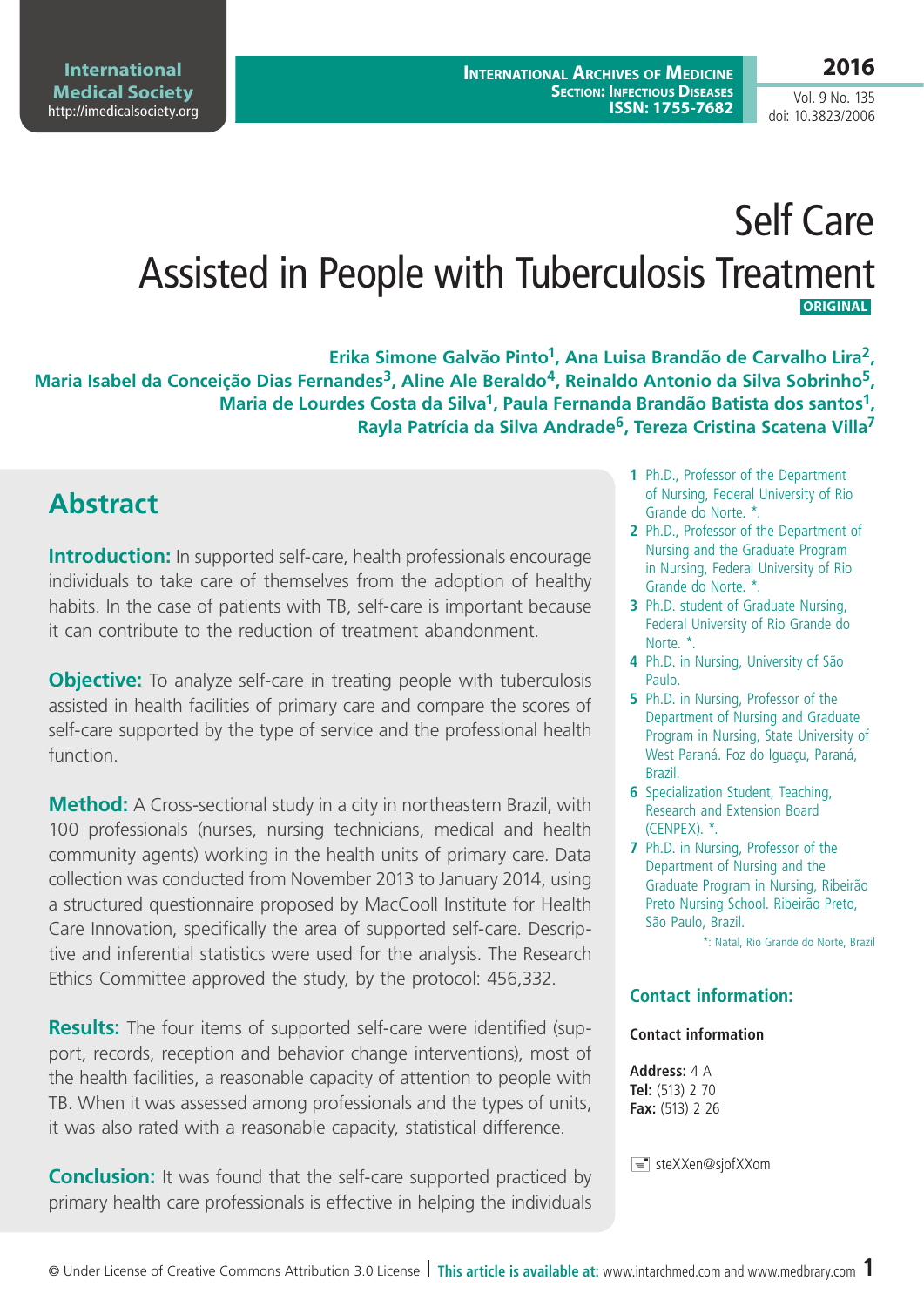**International Archives of Medicine Section: Infectious Diseases ISSN: 1755-7682**

Vol. 9 No. 135 doi: 10.3823/2006

**2016**

with tuberculosis, having in view the homogeneity found in capacity classified as reasonable between the various units of the municipality, the types of unit and the categories of professionals.

**Keywords** Primary Health Care; Tuberculosis; Self Care; Health Personnel.

### **Introduction**

People with chronic health conditions experience physical and psychological changes, continuous medication, dependence on family members and limitations in practical activities that hinder the interaction with society and promote wellbeing. Thus, there are barriers related both to the individual (behavioral, psychological, social and economic), such as those related to health services (hosting, link, medical care guarantee, medicines, and examinations).

In this scenario, tuberculosis (TB) is a chronic condition considered in its epidemiological context as a priority by the Federal Government and has the national pacts, the implementations of actions networks and services established from the needs of the population [1].

TB is a contagious infectious disease that mainly affects people who live with someone with the disease who have immunosuppression or comorbidities, who are institutionalized, and health professionals who perform high-risk activities and people in precarious conditions and/or living in agglomerations [2]. In this sense, it is considered a direct disease linked to poverty and particularly affects developing countries [3].

Worldwide, between 1990-2010, the TB mortality rate has decreased by almost 80%, from a total of 216,000 to 55,000 deaths and the prevalence rate decreased half [3]. In Brazil, in 2014, the region with the highest rate of new cases was the South, which had a total of 84.54% of cases; the Midwest and the North were second, with a total of approximately 60 %, and the Northeast and Southeast regions, with 58% of cases [4]. Regarding mortality, the number is around 49,000 to 57,000 people, the prevalence among 51000-180000 and the incidence is 86000-95000 [5].

Given these figures, it is up to the primary health care to capture, meet and link patients with suspected tuberculosis. Thus, it has as skills conducting active surveillance of respiratory symptoms, facilitating the examinations for early diagnosis, establishing the basic treatment, controlling defaulters in treatment, investigating possible contacts with suspected TB, identifying the occurrence of adverse effects to drugs recommended and offering support to carriers of the disease, to facilitate any obstacles that may hinder the treatment or living with the disease [6].

Given these skills, it is necessary the support provided by the health team of primary care to patients with TB, and it is essential to decrease the dropout rates of treatment of the disease in Brazil. In a study of the main reasons for abandoning treatment, there are: alcohol, drugs, reactions resulting from the use of drugs, socioeconomic problems, religion, the difficulties of access to medicines, ties established between the professional and the patient, and perception healing before the treatment ends [7].

In this sense, providing the supported self-care can help the TB carrier to live with the limitations imposed by the disease and treatment, decreasing the chances of abandonment of therapy. Self-care is to preserve life activities, health, development, and well-being performed by the person. Thus, through self-care actions health promotion issues are implemented [8].

In the supported self-care, health professionals, in different sites of action, encourage individuals to take care of themselves from the adoption of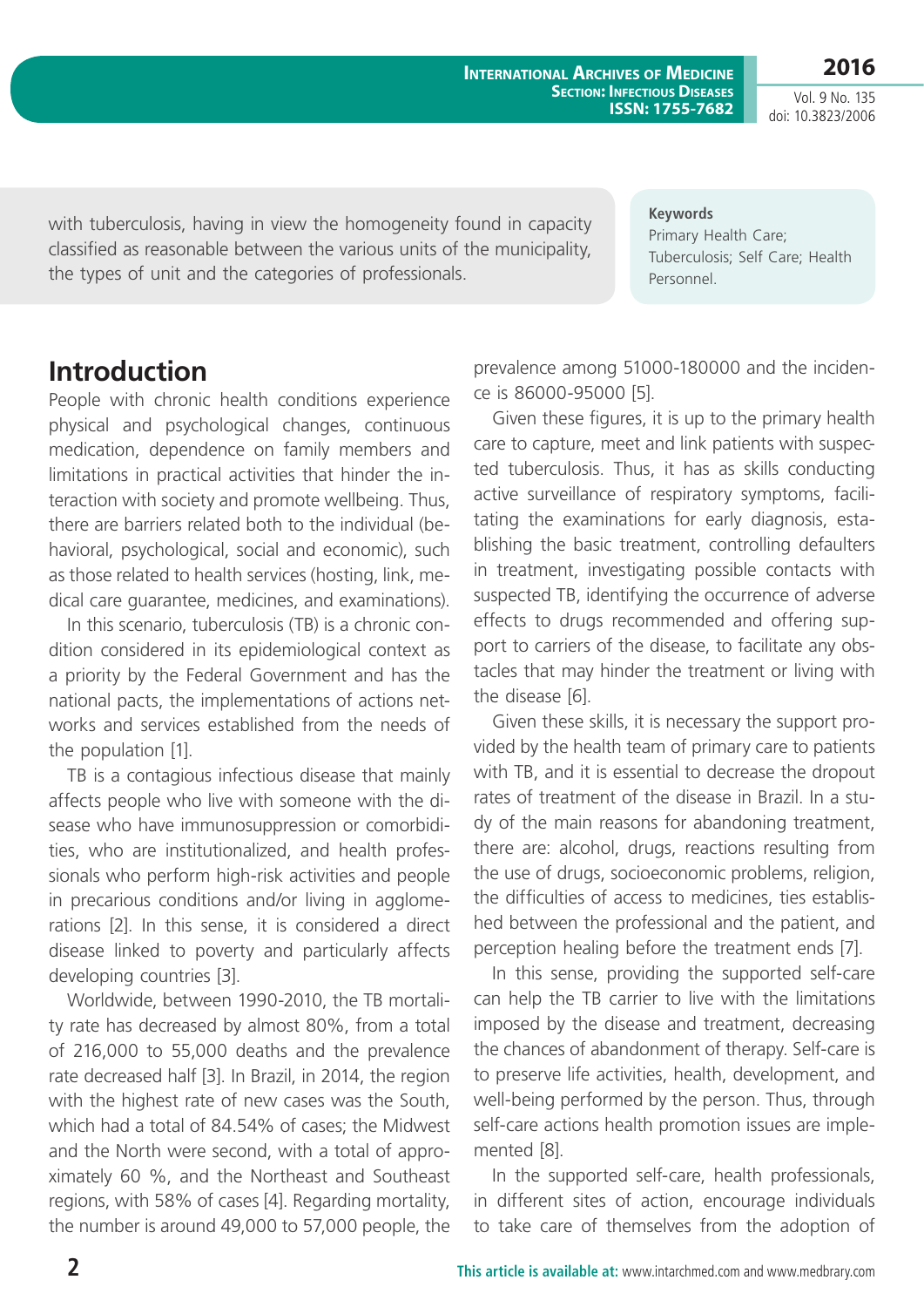**2016**

Vol. 9 No. 135 doi: 10.3823/2006

healthy life habits. Therefore, it takes some interventional techniques that favor this change, as the assessment of knowledge and ideas on the subject person, counseling, pact on short and long term goals, care and change monitoring process [9].

In the case of patients with TB, self-care is important since it can contribute to the reduction of abandonment to treat tuberculosis. With this intervention, the level of acceptance and completion of treatment tends to increase. Given the importance of this action, the question is: is the supported selfcare a frequent activity in the actions of health professionals? Is there a relationship between the supported self-care and professional category or type of unit that performs this intervention? Therefore, the objective of this study is to analyze supported self-care in the treatment of people with TB assisted in primary care health units and compared the scores of self-care supported by the type of service and the professional health function.

#### **Methods**

This is a cross-sectional study with professionals in the health units of Primary Care in a city in northeastern Brazil.

To obtain the quantity of human resources by professional category (physician, nurse, nursing assistant and/or nursing technician and community health worker) who work in the health units of primary care and has accompanied TB cases has conducted a survey in the Municipal Health Department of the Municipality (SMS).

Thus, the study population was 384 professionals of health facilities of primary care, and the sample calculation considered the following parameters used in the formula for finite population: sampling error 0.05, the confidence interval of 95% and population ratio of 50%, obtained with a sample of 100 professionals, who were randomly selected.

To participate in the survey, four health professionals were chosen in the selected health units, being a professional for each category: doctor, nurse, nursing technician and Community Health Agent (CHA). To chose the units, a random drawing of the 27 health units where these professionals work was held. In the case of refusal, another professional who has already accompanied a TB carrier to complete the 100 health professionals replaced the professional randomly.

The following inclusion criteria were used: professionals from primary care units that have accompanied TB cases, excluding professionals on sick leave or vacation during the period of data collection.

For data collection carried out from November 2013 to January 2014, a structured questionnaire proposed by MacCooll Institute for Health Care Innovation instrument adapted and validated in Brazil was applied for the evaluation of professional and local institutional capacity to develop a model of care for chronic conditions [10]. The instrument is divided into seven dimensions for the interaction of the primary health care professionals, their organizational structure and care of patients with tuberculosis. However, this study investigated the size was about self-care supported for individuals with TB. This dimension has the following components: records related to the support of the Health Unit of professionals for with tuberculosis care of their own health; support (health education and bond with the professionals); host of the concerns of people with TB and their families, and behavior change interventions (quit smoking, drinking, drug use).

Responses were divided into four levels (D, C, B, A), D being the worst level with scores from 0 to 2; level C of 3 to 5; Level B 6 to 8 (where the two intermediate levels); and level A, the most favorable score with 9 to 11. Each level had the following interpretation: Level D - limited capacity for attention to people with TB; Level C - Basic ability to care for patients with TB, Level B - reasonable capacity for attention to patients with TB and Level A - great capacity for attention to people with TB. They were calculated from the arithmetic mean of the sum of the scores of each dimension divided by the number of components.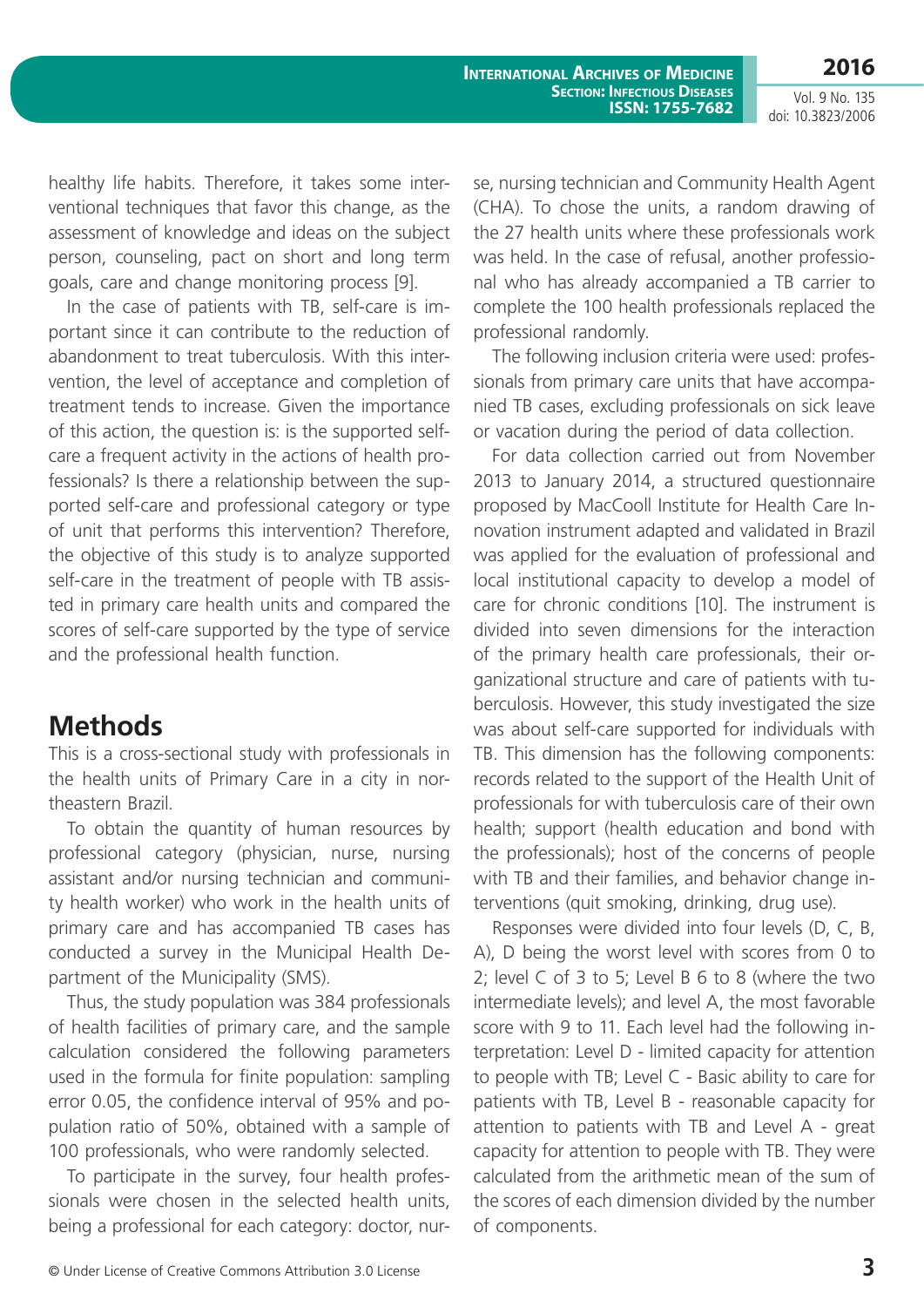**2016**

Vol. 9 No. 135 doi: 10.3823/2006

From the instrument variables, the data were organized, categorized and coded. Data analysis was performed using the SPSS version 22.0 for Windows Statistic package. Descriptive statistics were used to analyze the mean and standard deviation of each item of the instrument. For the inferential analysis, ANOVA was used to compare the means between the types of health services (UBS, USF, Mixed Unit), as well as the function performed by the Health Unit by the professional (CHA, Nursing Technician, Nurse, and Doctor).

It is noteworthy that the Basic Health Unit (BHU) receives spontaneous demand of the population or programmatic and no ascription of customers; in the Family Health Unit (USF) there are delimitations of clientele and has a team of doctors, nurses, nursing technicians and CHA; and finally, the Mixed Unit, is characterized by being a unit to provide scheduled service or not in the basic specialties inpatient unit.

The study was approved by the Ethics Research Committee of the institution responsible for the protocol number 456,332 and Presentation Certificate for Ethics Assessment: 18675113.2.1001.5537 observance of the ethical force.

#### **Results**

Out of the 100 health professionals interviewed, 34 (34%) were nurses, 34 (34%) CHA, 22 (22%) nursing technicians and 10 (10%) doctors. These professionals were distributed in 27 health units, of which 71 (71%) belonged to USF, 27 (27%) to UBS and two (2%) to the mixed health unit.

Regarding the evaluation of supported self-care, it was identified the four items investigated a reasonable capacity of attention to people with TB. In the item referring to records related to the support of professionals in the unit to the carrier of TB care for their health, these were performed in a standardized way. Regarding the support, trained health professionals that are part of the team provided this action. However, medication adherence was not involved. Concerning the hosting of the concerns of people with TB and their families, this was done and solved in the health unit. Finally, related to behavior change interventions (stop smoking, drinking and drug use) of patients with TB, this action was carried out through referral to specialized centers, as shown in **Table 1**.

In **Table 1**, supported self-care in the municipality was rated as reasonable capacity, and 21 (78%)

**Table 1.** Self-care supported by health unit type of service and professional function of the unit. Natal/RN/Brazil, 2016.

| <b>Analysis category</b>                                                                                              | <b>Average</b> | <b>Standard</b><br>deviation | N              | <b>Classification</b> |  |  |  |
|-----------------------------------------------------------------------------------------------------------------------|----------------|------------------------------|----------------|-----------------------|--|--|--|
| Item                                                                                                                  |                |                              |                |                       |  |  |  |
| Records related<br>to the support of<br>professionals in<br><b>UBS</b> for TB carrier<br>take care of their<br>health | 8.1            | 2.7                          | 100            | Reasonable            |  |  |  |
| Support for the<br>TB patients takes<br>care of their<br>health                                                       | 7.1            | 3.2                          | 100            | Reasonable            |  |  |  |
| Home of the<br>concerns of<br>people with TB<br>and their families                                                    | 6.9            | 2.1                          | 100            | Reasonable            |  |  |  |
| TB interventions<br>in patients with<br>behavior change                                                               | 6.7            | 29                           | 100            | Reasonable            |  |  |  |
| City                                                                                                                  | 7.2            | 1.8                          | 100            | Reasonable            |  |  |  |
| Health unit                                                                                                           |                |                              |                |                       |  |  |  |
| <b>UBS A</b>                                                                                                          | 7.9            | 0.5                          | O <sub>2</sub> | Reasonable            |  |  |  |
| <b>UBSB</b>                                                                                                           | 7.4            | 06                           | 04             | Reasonable            |  |  |  |
| UBS <sub>C</sub>                                                                                                      | 7.1            | 0.2                          | O <sub>2</sub> | Reasonable            |  |  |  |
| UBS D                                                                                                                 | 8.5            | 1.3                          | 03             | Reasonable            |  |  |  |
| UBS E                                                                                                                 | 7.6            | 0.2                          | O <sub>2</sub> | Reasonable            |  |  |  |
| UBS F                                                                                                                 | 6.2            | 1.0                          | 0 <sub>5</sub> | Reasonable            |  |  |  |
| <b>UBS G</b>                                                                                                          | 3.6            | 0.5                          | O <sub>2</sub> | <b>Basic</b>          |  |  |  |
| UBS H                                                                                                                 | 6.3            | 0.7                          | 02             | Reasonable            |  |  |  |
| Mixed unit A                                                                                                          | 8.8            | 0.7                          | O <sub>2</sub> | Reasonable            |  |  |  |
| USF A                                                                                                                 | 7.1            | 2.3                          | 04             | Reasonable            |  |  |  |
| USF <sub>B</sub>                                                                                                      | 8.8            | 1.1                          | 07             | Reasonable            |  |  |  |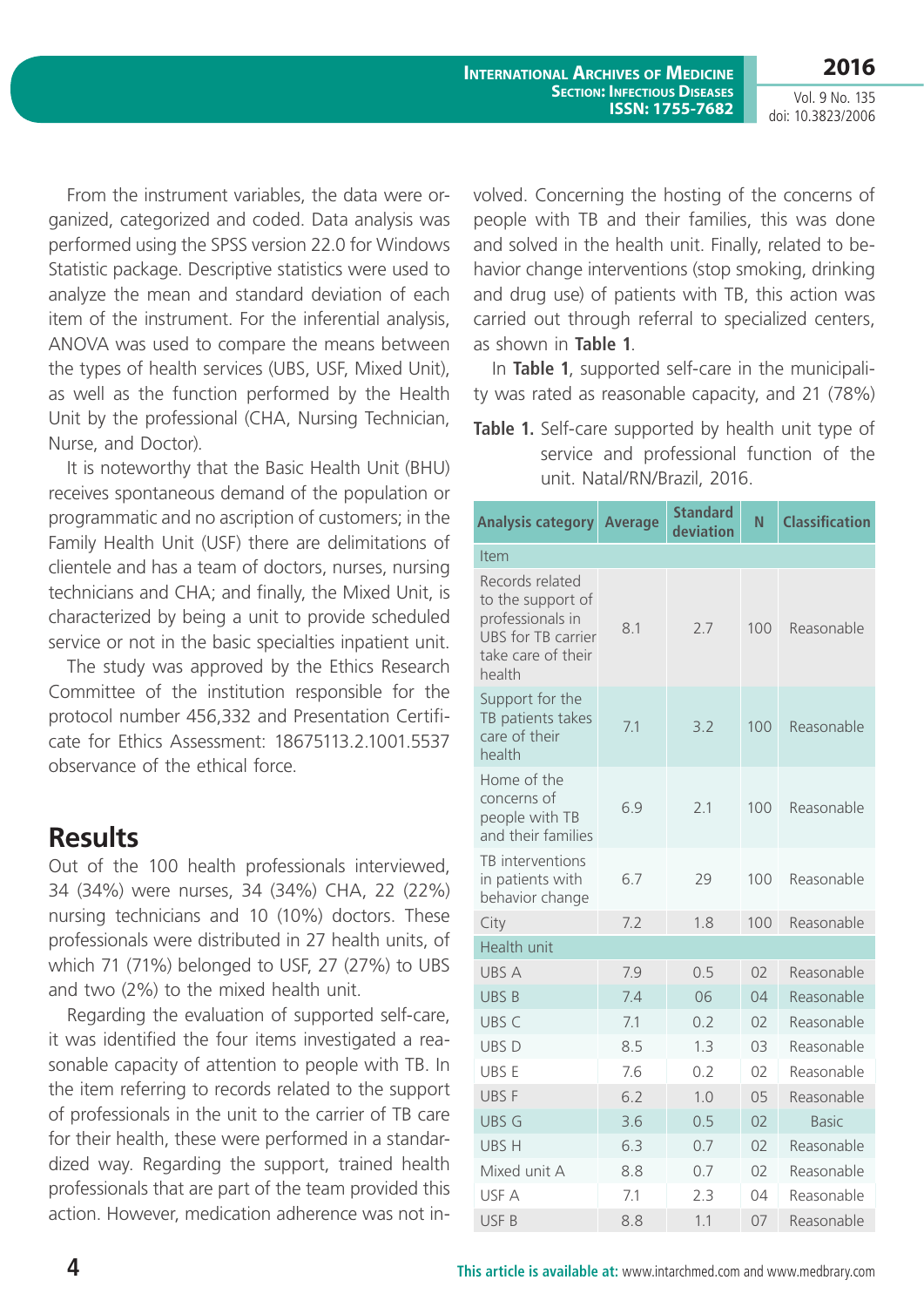**2016**

| <b>Analysis category</b>                                                                             | <b>Average</b> | <b>Standard</b><br>deviation | N  | <b>Classification</b> |  |  |
|------------------------------------------------------------------------------------------------------|----------------|------------------------------|----|-----------------------|--|--|
| Health unit                                                                                          |                |                              |    |                       |  |  |
| USF C                                                                                                | 8.3            | 2.3                          | 09 | Reasonable            |  |  |
| USF <sub>D</sub>                                                                                     | 7.6            | 0.9                          | 03 | Reasonable            |  |  |
| USF E                                                                                                | 8.4            | 1.4                          | 03 | Reasonable            |  |  |
| USF F                                                                                                | 7.3            | 1.0                          | 03 | Reasonable            |  |  |
| USF G                                                                                                | 8.4            | 0.6                          | 03 | Reasonable            |  |  |
| USF H                                                                                                | 7.1            | 0.2                          | 02 | Reasonable            |  |  |
| USF I                                                                                                | 6.1            | 2.0                          | 10 | Reasonable            |  |  |
| USF J                                                                                                | 5.6            | 1.6                          | 03 | <b>Básica</b>         |  |  |
| USF K                                                                                                | 6.7            | 0.7                          | 04 | Reasonable            |  |  |
| USF <sub>L</sub>                                                                                     | 9.2            | 1.8                          | 04 | Great                 |  |  |
| USF <sub>M</sub>                                                                                     | 4.6            | 0.5                          | 02 | <b>Basic</b>          |  |  |
| USF <sub>N</sub>                                                                                     | 4.6            | 1.5                          | 03 | <b>Básica</b>         |  |  |
| USF O                                                                                                | 7.8            | 1.3                          | 03 | Reasonable            |  |  |
| USF P                                                                                                | 9              | 0.6                          | 04 | Great                 |  |  |
| USF Q                                                                                                | 6              | 1.7                          | 04 | Reasonable            |  |  |
| USF <sub>R</sub>                                                                                     | 6.9            | 1.6                          | 05 | Reasonable            |  |  |
| Heath service type                                                                                   |                |                              |    |                       |  |  |
| UBS*                                                                                                 | 6.8            | 1.5                          | 27 | Reasonable            |  |  |
| USF*                                                                                                 | 7.4            | 1.9                          | 71 | Reasonable            |  |  |
| Mixed*                                                                                               | 8.8            | 0.7                          | 02 | Reasonable            |  |  |
| Unit function                                                                                        |                |                              |    |                       |  |  |
| Health<br>community<br>agent*                                                                        | 7.5            | 1.9                          | 34 | Reasonable            |  |  |
| Nurse*                                                                                               | 6.9            | 1.6                          | 34 | Reasonable            |  |  |
| Doctor*                                                                                              | 7.6            | 2.2                          | 10 | Reasonable            |  |  |
| Nursing<br>technician*                                                                               | 7.2            | 2.0                          | 22 | Reasonable            |  |  |
| * *: Having statistical significance for ANOVA;<br>*: Not Having statistical significance for ANOVA. |                |                              |    |                       |  |  |

of health units also showed that classification, in contrast, four units (15%) were classified as basic capacity and two (7%) with great capacity. Moreover, there were no statistical differences in the classification of types of units and health professionals when associated with items related to supported self-care, and all classified with a reasonable capacity for attention to TB carrier.

### **Discussion**

TB worldwide is a public health problem, with required targets for its control. Brazil is among the 22 countries with 80% of the global burden of TB, and therefore a country prioritized by the World Health Organization to control the disease [6].

Given the significant of this disease occurrence, as well as the complexity involved in the process of diagnosis and treatment of TB, it becomes a shared performance of health professionals working in primary care, which should contain trained professionals to prescribe the basic treatment, monitoring of cases, with control by the end of treatment, and identify adverse effects from the treatment [12].

In this context, it is important to highlight numbers as the quality of human resources devoted to control and prevention of the managerially TB in health facilities. In other studies, it is possible to realize the identification of a weakness in relation to the quantity and quality of the professionals working in these units, plus a distorted view of those about the actions related to the control of this disease in services, a reality that resonates with problems in the diagnosis and as in the treatment of these individuals. Thus, this study finds that a lack of professionals in the units, with the consequent heavy workload, may compromise the resoluteness of the units, the link between patients and professionals and interfere in the accession process to the treatment [13].

In this study, it was found that the performance of the investigated professionals, nurse, medical, nursing technician and CHA was reasonable, and there was no statistical difference between these professionals when assessed supported self-care items in aid of people with TB and their families, in contrast to the above-identified in the literature.

Development of actions in the control of this disease is often linked to the performance of the professional category that performs. Thus, it is very important that each of them knows the actions to take effect in their work process. In a study on the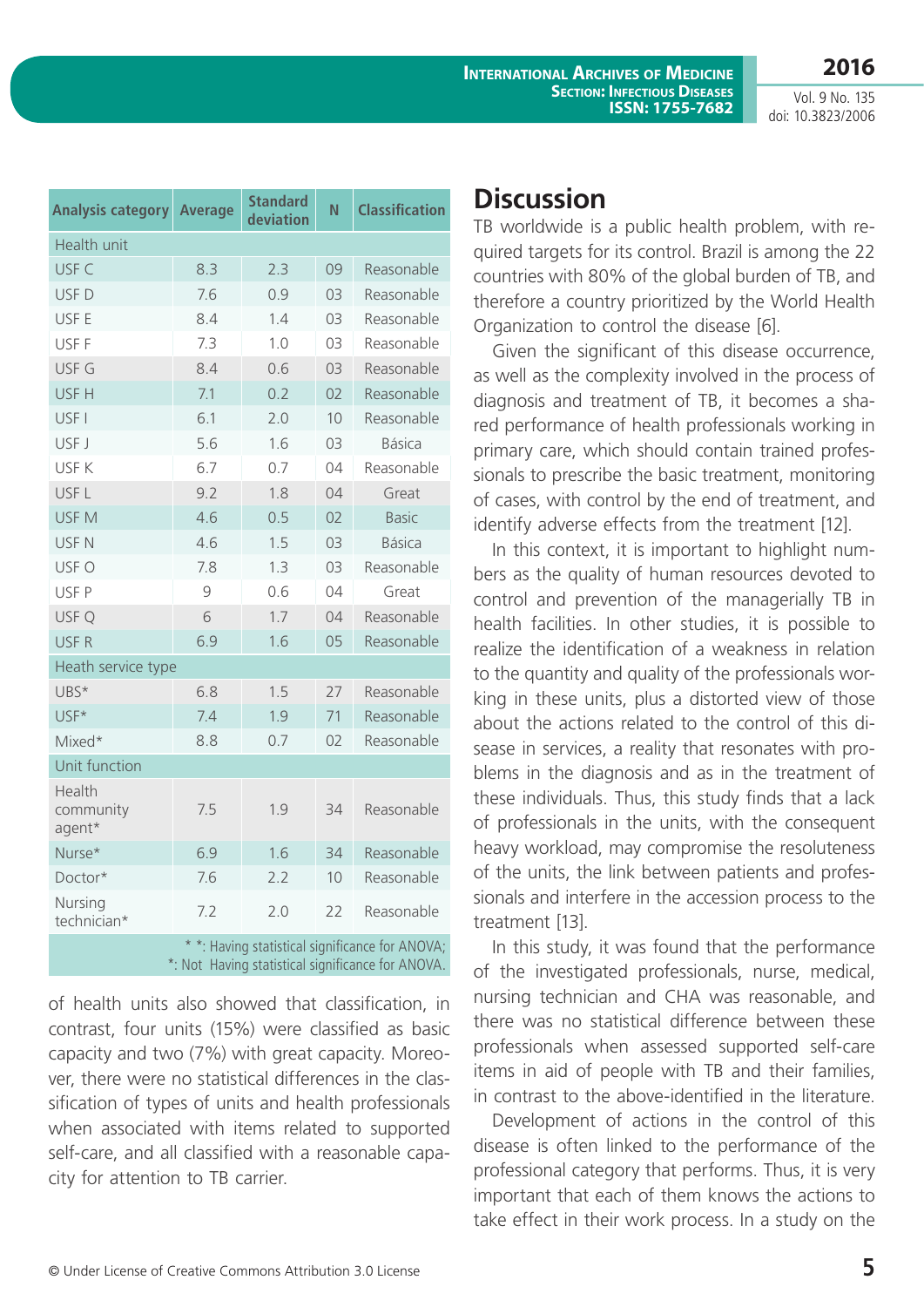**International Archives of Medicine Section: Infectious Diseases ISSN: 1755-7682**

Vol. 9 No. 135 doi: 10.3823/2006

**2016**

actions of professionals directly involved in the care of TB in primary care, in which there were doctors, nurses, nursing technicians and CHA interviewed, we identified that among the actions developed during user assistance with TB, such as monitoring treatment and active search for missing, nurses and CHA were professionals with more significant action. However, the educational activities had a deficit in all categories, as less than half of the respondents held this intervention [14].

Among the actions performed by these professionals, there is supported self-care effective to help people with TB and their families cope with the challenges of living and treat the disease and reduce complications and associated symptoms. Therefore, among the items of supported self-care, the support provided by these professionals is highlighted, such as health education and the establishment of a connection to the TB patients to take charge of their health. However, in this study, as reported in the above research, the support related to the health education, somewhat deficient lies, keeping in mind that despite being offered by professionals trained team members, that does not involve adherence drug.

On health education, research states the existing deficit in the Family Health Strategy in the educational activities by professionals in line with the recommendations by the Ministry of Health, being evident in this study, emphasizing supplied to the clinical nature activities. This reality can interfere with the care provided to TB carrier [15].

In this context, another state ratifies the expressed above, stating the little focus given educational activities by health facilities teams. When carried out, they direct the learning of patients for content delivery perspective, with little emphasis on the user´s autonomy and reflective practices. This reality has been identified, according to the study, due to the shortage of qualified professionals [16].

Related to medication adherence important action in support of the supported self-care study on adherence to TB treatment compared two groups, those with supervised and self-administered treatment, and noted that compliance was 6.1% higher in patients with supervised treatment, and 91.6% of patients completed the standard treatment compared to the other group only 85.5% achieved complete scheme [17].

Other research on the determinants responsible for the abandonment of treatment for people with TB says that among the reasons, there are the difficulties of access to treatment and lack of bond between the professional and the patient [7]. In this respect, the establishment of bonds between the professional and the patient is identified as one of the relevant factors for adherence. When this interaction is weakened between professional-patientservice, feelings of abandonment, neglect and uncertainty are identified in the patient [18].

The literature reveals that among the elements working against the establishment of bonds between professionals and patients, there is the rotation of professionals working in primary care, which often operate in the cities because of partisan political statements, being asked to leave their jobs when the mandate of a particular political ends [13].

For the item host, the concerns of people with TB and their families, it was also classified as reasonable and performed at the unit. Authors punctuate the monitoring process of TB patients by professionals Primary Care should be guided by the precepts established by the humanization of care. Thus, active listening of the user, identifying the current needs of identified health will better link between patient and professional, as the carrier becomes more open to staff on therapeutic approaches, avoiding the dropout rates of treatment and the occurrence of resistance to antibiotics [15].

In a study on host three areas are identified: the first as being responsible for the health care organization; the second as an attitude towards the individual to be met, and the third as a management of the Unified Health System device, in which are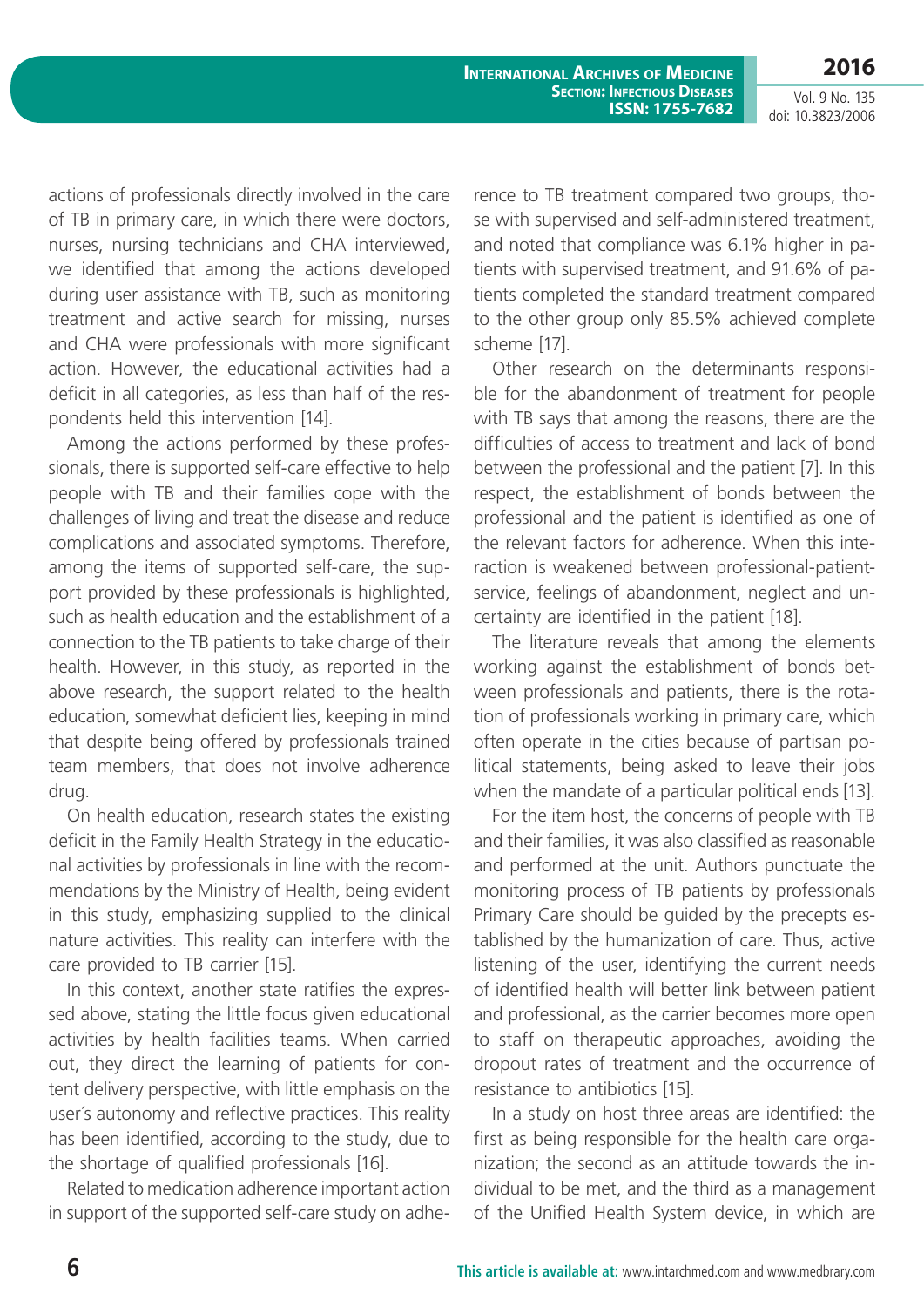associated with comprehensiveness and universality. Moreover, from the host, some user assistance of peculiarities can be achieved, such as increasing the bond between patient and professional, with consequent stimulus to self-care, as well as universal access, best-qualified assistance and a more humane practice [19].

Concerning interventions applied to TB carrier to changing behavior, it was found that these are carried out using referrals to specialized centers. However, the ideal would be that these interventions were part of the unit's routine through motivational interviewing or groups. Motivation is a state internally identified in each, which is the desire for change. In this sense, for the success of the individual change process is crucial that health professionals perceive that level has located this desire so that it can act in this traffic or even establish criteria to effect the changes already in place [9].

In this respect, motivational interviewing may be invested as a resource for supported self-care to individuals with TB, with the objective to promote/encourage individual behavior change from the need of the individual. Thus, it is founded, collaborative criteria, evocative and respect for the autonomy of the person. Among the principles of motivational interviewing coexist: express empathy, develop discrepancy, avoid arguments, keep the resistance and support self-efficacy [9].

Regarding the records related to the support of professionals in the unit to the carrier of TB for their health care, these are conducted in a standardized way, however, not always articulated with TB carrier care plan.

In this issue, a study on the quality of analysis of records of TB in primary health care, it was the high absence of records relating to education, occupation and comorbidity of patients seen with the disease. Moreover, this lack of records committed to identifying risk factors responsible for non-adherence, problem viewed as frequent in the unit, making up 24.7% of the trainees. In this context, we

emphasize the importance of keeping up to date and well filled out the records TB carrier, aimed at better monitoring of the evolution of the treatment and the disease, and the proper completion of the records of patients responsibility of all staff involved [20].

When assessing health facilities, most ranks as reasonable in the range of supported self-care. However, it is noteworthy that four of them were classified as basic capacity and two with great capacity. This distinction between the units and their capabilities should not be present, due to the standardization advocated in the care of TB carrier user, and should, therefore, have the same prerogatives, requiring further investigation about these discrepancies. This study did not focus this fact. However, it glimpses a suggestion, identification in future studies regarding this issue.

Research states that issues such as quantitative and qualitative weaknesses of human resources units and distorted views of TB control actions, such as centralization and fragmentation of these actions can be one of the reasons that influence the performance of the teams of each unit [13]. In this perspective, among the reasons for the occurrence of the above problem pointed this present study may be related to organizational problems of each unit, absolving the blame the higher professionals.

Finally, when compared to items of supported self-care related to the types of units investigated in this study, the overall rating of the Mixed Units, UBS and USF were considered with a reasonable capacity. Although this study has not been identified distinctions between units, research shows a greater involvement of health professionals in TB control among the UFS compared to UBS [13].

### **Conclusion**

It is concluded that the supported self-care is verified with a reasonable capacity concerning records, support, care and behavior change interventions in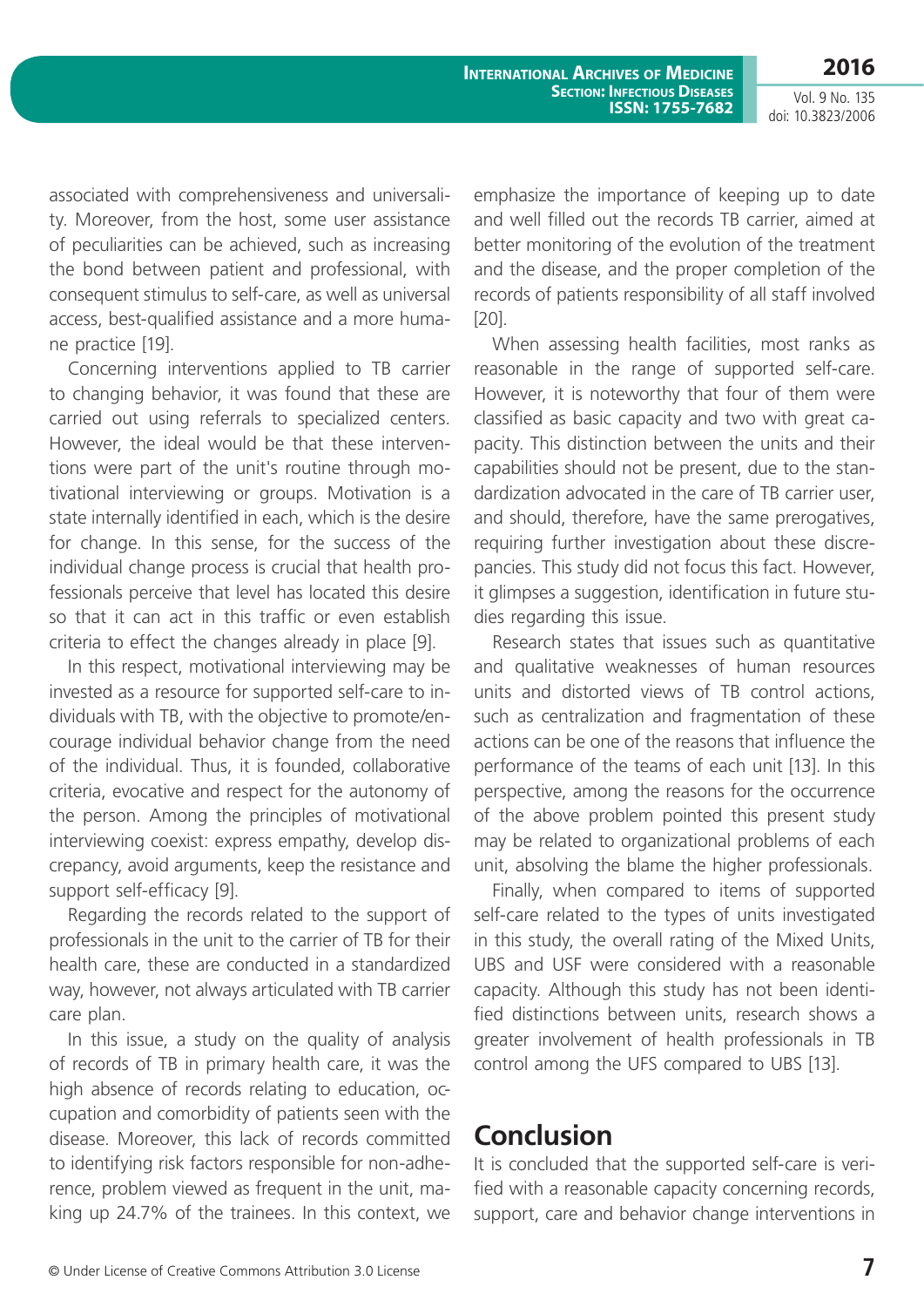the care of patients with TB, when measured between the types of units (UBS, USF, and Mixed) and between health professionals (nursing technicians, nurses, doctors and CHA), not being identified distinctions between them. However, when measured by units, four had a basic capacity, and two had a great capacity, a reality that may be linked to the organizational structure of each unit by working professionals.

From this study, it was found that the supported self-care practiced by professionals of primary care services from a municipality in Northeast Brazil operates effectively, to assist individuals with TB to live with the disease and treatment. However, they need to advance the care attention to this clientele reaching the optimal classification, so that they can meet all specific needs for effective self-care globally.

It is expected that this study contributes to reflections and actions taken by health professionals with the encouragement and participation for self-care supported to people with TB.

The limitations of the study are the difference of quantitative professionals by professional category which prevents draw conclusions to the population categories.

#### **References**

- **1.** Clementino FS, Miranda FAN. Acessibilidade: identificando barreiras na descentralização do controle da tuberculose nas unidades de saúde da família. Rev enferm UERJ. 2010; 18(4): 584-90.
- **2.** Cheever KH, Hinkle JL. Brunner & Suddarth: Manual de Enfermagem Médico-Cirúrgica. 13a ed. Rio de Janeiro: Guanabara Koogan; 2015.
- **3.** World Health Organization (WHO). Tuberculosis: global facts. 2012 [cited 2016 Mar 11]. Available from: [www.who.int/tb](http://www.who.int/tb).
- **4.** DATASUS. Casos novos de tuberculose por região. 2014 [cited 2016 Mar 11]. Available from: [http://tabnet.datasus.gov.br/cgi/](http://tabnet.datasus.gov.br/cgi/tabcgi.exe?pacto/2014/cnv/coapcirbr.def) [tabcgi.exe?pacto/2014/cnv/coapcirbr.def.](http://tabnet.datasus.gov.br/cgi/tabcgi.exe?pacto/2014/cnv/coapcirbr.def)
- **5.** World Health Organization (WHO). Global tuberculosis report 2015. 20a ed. 2015.
- **6.** Brasil (Ministério da Saúde). Secretaria de Vigilância em Saúde. Departamento de Vigilância Epidemiológica. Manual de recomendações para o controle da tuberculose no Brasil. Brasília: Ministério da Saúde; 2011 [cited 2016 Mar 11]. Available from: [http://www.cve.saude.sp.gov.br/htm/TB/mat\\_tec/manuais/](http://www.cve.saude.sp.gov.br/htm/TB/mat_tec/manuais/MS11_Manual_Recom.pdf) [MS11\\_Manual\\_Recom.pdf](http://www.cve.saude.sp.gov.br/htm/TB/mat_tec/manuais/MS11_Manual_Recom.pdf).
- **7.** Couto DV, Carvalho RN, Azevedo EB, Morais MN, Pinheiro PGOD, Faustino EB. Fatores determinantes para o abandono do tratamento da tuberculose: representações dos usuários de um hospital público. Saúde Debate. 2014;38(102): 572-81.
- **8.** Galvão MTRLS, Janeiro JMSV. O autocuidado em enfermagem: autogestão, automonitorização e gestão sintomática como conceitos relacionados. Rev min enferm. 2013; 17(1): 225-30.
- **9.** Cavalcanti AM, Oliveira ACL. Secretaria Municipal de Saúde. Autocuidado apoiado: manual do profissional de saúde. Curitiba; 2012 [cited 2016 Mar 13]. Available from: [http://apsredes.org/](http://apsredes.org/site2012/wp-content/uploads/2012/11/manual_auto-cuidado_curitiba.pdf) [site2012/wp-content/uploads/2012/11/manual\\_auto-cuidado\\_](http://apsredes.org/site2012/wp-content/uploads/2012/11/manual_auto-cuidado_curitiba.pdf) [curitiba.pdf](http://apsredes.org/site2012/wp-content/uploads/2012/11/manual_auto-cuidado_curitiba.pdf)
- **10.** Moysés ST, Filho ADS, Moysés SJ. Validação transcultural dos instrumentos ACIC e PACIC para avaliação da percepção das equipes e das pessoas usuárias sobre a atenção as condições crônicas. Laboratório de inovações no cuidado das condições crônicas na APS: a implantação do Modelo de Atenção as Condições Crônicas na UBS Alvorada em Curitiba, Paraná. Brasilia: Organização Pan-Americana da Saúde/Conselho Nacional de Secretarias de Saúde; 2012.
- **11.** Brasil. Ministério da saúde. Conselho Nacional de Saúde. Diretrizes e normas regulamentadoras da pesquisa envolvendo seres humanos: Resolução nº 466/2012. Diário Oficial da República Federativa do Brasil; 2012 [cited 2016 Mar 16]. Available from: [http://conselho.saude.gov.br/resolucoes/2012/](http://conselho.saude.gov.br/resolucoes/2012/Reso466.pdf) [Reso466.pdf](http://conselho.saude.gov.br/resolucoes/2012/Reso466.pdf)
- **12.** Unis G. Papel da atenção básica no controle da tuberculose. Revista de Epidemiologia e Controle de Infecção. 2012; 2(3): 1-2.
- **13.** Monroe AA, Gonzales RIC, Palha PF, Sassaki CM, Ruffino Netto A, Vendramini SHF et al. Envolvimento de equipes da atenção básica à saúde no controle da tuberculose. Rev Esc Enferm USP. 2008; 42(2):262-7.
- **14.** Santos TMMG, Nogueira LT, Arcêncio RA. Atuação de profissionais da Estratégia Saúde da Família no Controle da Tuberculose. Acta Paul Enferm. 2012; 25(6):954-61.
- **15.** Clementino FS, Miranda FAN. Tuberculose: acolhimento e informação na perspectiva da visita domiciliária. Rev enferm UERJ. 2015; 23(3):350-4.